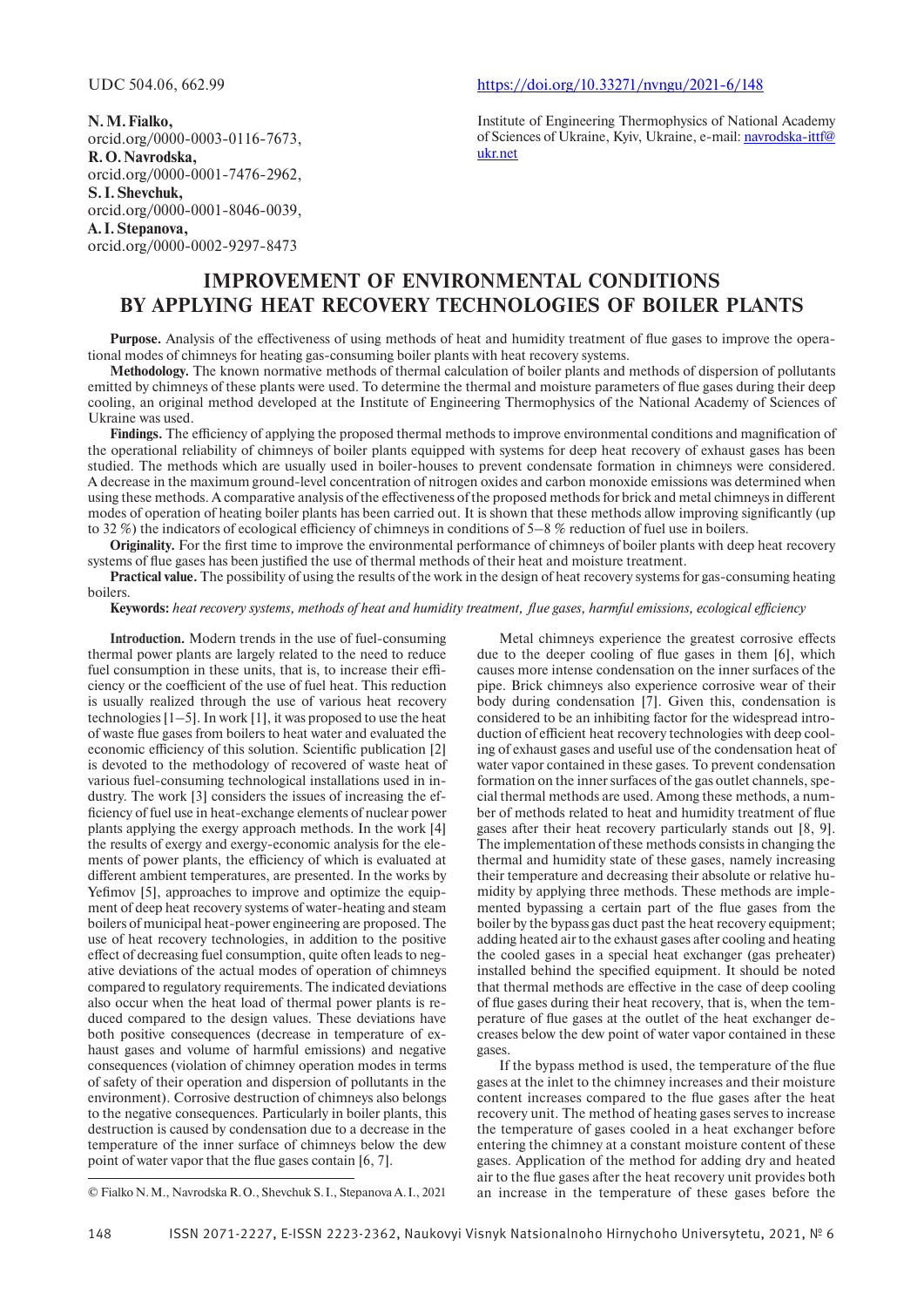chimney and a decrease in their moisture content. The applied methods can simultaneously serve to improve the environmental performance of chimneys, since they increase the temperature and velocity of flue gases at the exit from the chimney orifice. These characteristics significantly affect the conditions of dispersion in the environment of harmful emissions from fuel combustion. That is, the application of these thermal methods will serve to improve environmental conditions.

The purpose of the research is to analyze the efficiency of using methods of heat and moisture treatment of exhaust gases after their cooling to improve the operating modes of chimneys for gas-consuming heating boiler plants with heat recovery systems.

**Methods.** The implementation of computational studies was mainly based on the use of normative methods of thermal calculation of boiler plants [10] and the methodology (Severin L. I., Petruk V. G., Bezvoziuk I. I., Vasylkivskyi I. V., 2012) of dispersion in the ground-level layer of pollutants emitted by the chimneys of these plants. To determine the thermal and humidity indicators of exhaust gases during their deep cooling, an original technique developed at the Institute of Engineering Thermophysics of the National Academy of Sciences of Ukraine was used. This technique is based on taking into account the effect of steam condensation from flue gases in heat recovery equipment.

When developing this technique, the results of our own experimental studies were used in conditions of deep cooling of the exhaust flue gases of gas-consuming boiler plants in bundles of finned bimetallic pipes (steel base and aluminum fins).

The work considered the methods of heat and humidity treatment of exhaust gases cooled in the process of heat recovery. These methods, as noted, are used in modern heat recovery technologies of boiler plants for the purpose of anticorrosive protection of chimneys. The influence of these methods on the improvement of the ecological modes of operation of chimneys is realized due to an increase in their temperature, and, consequently, the speed in the chimney. Schematic diagrams of boiler plants with water-heating recovery exchanger for waste gases are shown in Fig. 1.

The red line in the diagrams shows the implementation of the method of bypassing part of the hot flue gases from the boiler into its exhaust gas duct in front of the chimney past the heat recovery equipment. The brown line in the figure corre-



*Fig. 1. Schemes of implementation of thermal methods of heat and humidity treatment of exhaust gases after heat recovery before they enter the chimney:*

 *– bypassing a part of the boiler exhaust gases past the heat recovery unit;* —— *- adding heated air to the flue gases after the heat recovery unit; – heating of cooled exhaust gases in the gas preheater; 1* – *boiler; 2* – *chimney; 3* – *water-heating recovery exchanger; 4* – *gas preheater; 5* – *control valve; 6* – *boiler air heater*

sponds to the application of the heating method in the heat exchanger-gas preheater by the value  $\Delta t$  of the exhaust gases cooled in the heat exchanger. The green line in the diagram indicates the method of adding (mixing) the share  $\sigma$  of heated air from the boiler air heater to the cooled gases in front of the chimney. The mentioned thermal methods in the application of heat recovery technologies with deep cooling of flue gases will serve both for corrosion protection of chimneys and improvement of environmental conditions.

The studies were carried out in compliance with the design values of the heat output of boiler houses for a water-heating boiler plant with a boiler BSHW-2.0G (steel hot water gas boiler with a capacity of 2 MW). The application of traditional heat recovery systems with heat recovery exchangers designed for heating return heat-network water was considered. The use of these heat exchangers makes it possible to increase the boiler efficiency by  $5-8\%$ . This equipment is assembled from bundles of finned bimetallic pipes (aluminum fins and steel base). The bundles used steel pipes with an inner diameter of 25 mm and a thickness of 2.5 mm. The thickness of the aluminum on the steel pipe, the finning height and the fin spacing were 2.0, 11, and 3.5 mm respectively.

The boiler modes corresponded to the heating network schedule of the boiler house with a temperature differential  $\Delta t_h = 115-70$  °C. The temperature of the exhaust flue gases behind the boiler in the nominal mode was 166 °C. The temperature of the mixed air was taken equal to 150 °С. The levels of hot gas bypass  $\chi$ , air mixing  $\sigma$  and heating of cooled gases in the gas heater  $\Delta t$  corresponded to the practical range of values required to prevent condensation in the chimneys [8].

Metal and brick chimneys with a height of 45 m and an inner diameter of 0.8 m were considered. The regime parameters of flue gases (velocity and temperature) at the outlet from the orifice of the chimney were determined. The levels of maximum ground-level concentrations of the most harmful emissions of gas-consuming boiler plants, such as carbon monoxide CO and nitrogen oxides NO*x*, were calculated. The calculations were performed for single chimneys.

The maximum ground-level concentrations of harmful emissions in the surrounding space of the chimney were determined in accordance with the methodological recommendations

$$
C_m = \frac{AMFmm}{H^2 \sqrt[3]{V \Delta t}},\tag{1}
$$

where  $\vec{A}$  is a coefficient depending on the temperature gradient of the atmosphere; *M* is the estimated mass of a hazardous substance that is emitted into the atmosphere per unit time, coefficient  $F$ , which takes into account the sedimentation rate of harmful substances in the atmosphere for gases; η is the coefficient of terrain influence, *m* and *n* are calculated dimensionless coefficients, taking into account the conditions for the exit of flue gases from the pipe orifice;  $H$  is chimney height, m; *V* is the volume flow of waste gases;  $\Delta t$  is the difference between the temperature of the flue gases from the chimney mouth  $t_{\text{ori}}$  and the ambient temperature  $t_{\text{amb}}$ .

When performing computational studies for the conditions under consideration, coefficient *A* was taken as the maximum value of 200. Coefficients  $F$  and  $\eta$  were taken equal to one, coefficients  $m = 0.98 - 1.23$  and  $n = 1.14 - 1.87$ ; pipe height  $H = 45$  m. The values of calculated emission masses of nitrogen oxides  $M^{NO_x}$  and carbon monoxide  $M^{CO}$  were calculated at maximum allowable values of the content of these harmful substances in flue gases  $250$  and  $100$  mg/m<sup>3</sup> respectively. These values were  $M^{NO_x} = 1.06-0.31$  and  $M^{CO} =$  $= 0.42 - 0.12$  g/s; waste gas volume flow *V* and the difference *t* varied depending on the boiler output and the conditions of each method. Their values were  $V = 5.7 - 1.4$  m<sup>3</sup>/s and  $t = 40 -$ 140 °С.

Based on the values of the determined ground-level concentrations, the relative decrease in  $C_{rel}^{\text{CO}}$  and  $C_{rel}^{\text{NO}_x}$  concen-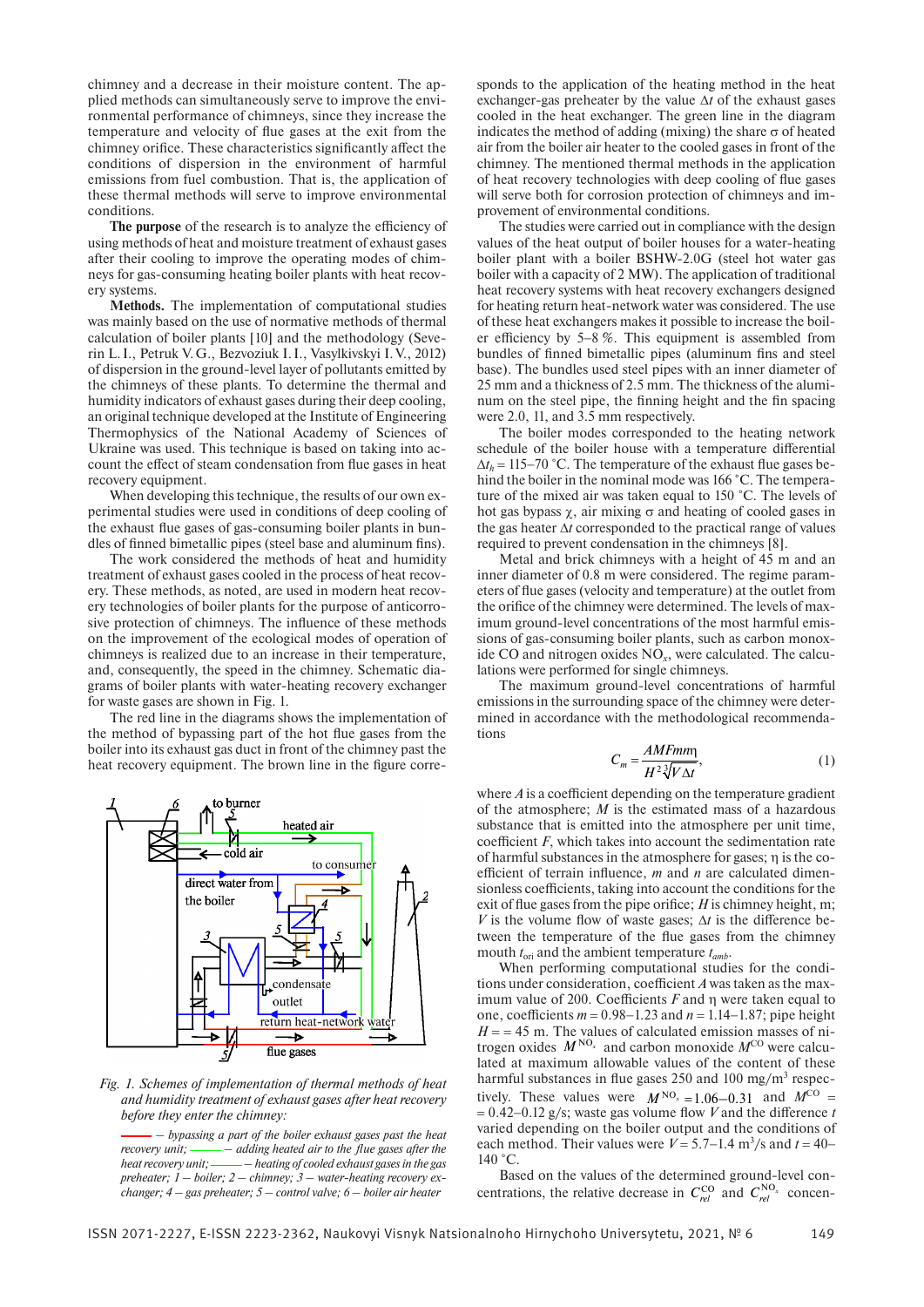trations of harmful emissions under the conditions of applying the methods  $C_m$  compared to the situation without their application  $C<sub>o</sub>$  were calculated

$$
C_{rel}^{\text{NO}_x} = \left(C_o^{\text{NO}_x} - C_m^{\text{NO}_x}\right) / C_o^{\text{NO}_x} \cdot 100\,\%;
$$
  

$$
C_{rel}^{\text{CO}} = \left(C_o^{\text{CO}} - C_m^{\text{CO}}\right) / C_o^{\text{CO}} \cdot 100\,\%.
$$

**Results.** Computational studies of operating parameters (temperature  $t_{ori}$  and velocity  $W_{ori}$  of flue gases at the outlet from the chimney mouth) were carried out depending on the relative heating capacity of the boiler  $Q<sub>b</sub>$  for the two types of considered chimneys. The results of the corresponding calculations are shown in Table 1 and in Fig. 2.

The obtained results showed that the value of flue gas velocity  $W_{\text{ori}}$  varies for the considered methods, depending on the operating characteristics of the boiler in the range from 2.9 to 14 m/s. These speeds increase monotonically with increasing relative boiler output  $Q<sub>b</sub>$ , but do not significantly depend on the method used and its parameters. For the method for adding air, the calculated velocity values were slightly higher due to the increase in the volume of flue gases in the chimney by a share σ of the heated air being added.

The flue gas temperature values  $t_{\text{ori}}$  at the outlet from the chimney orifice changed more significantly than the velocity  $W_{\text{ori}}$ . As can be seen from Fig. 2,  $a$  (Fig. 1, red line), the temperature  $t_{ori}$  increase with increasing relative boiler capacity  $Q<sub>b</sub>$ and parts  $\chi$  of bypassing exhaust gases past the heat recovery equipment. Moreover, the influence of the boiler output is more significant than the volume of bypassing hot gases from the boiler. Parts of bypassing correspond to practical values when using the considered thermal method for anticorrosive protection of chimneys. The results indicate that the larger this part is, the stronger the stratification of the curves  $t_{ori} = f(Q_b)$  is, especially for a metal pipe, which corresponds to higher values of  $\chi$  than for a brick one.

Thus, the use of the thermal bypass method, all other things being equal, improves the operating parameters of the chimney to improve the conditions for the dispersion of harmful substances in the environment.

The ranges of flue gas velocity change  $W_{ori}$  at the outlet of the orifice for the applied thermal methods

| Thermal methods                       | Values<br>$W_{ori}$ , m/s |
|---------------------------------------|---------------------------|
| Gas bypassing                         | $12.6 - 2.9$              |
| Heating of gases in the gas preheater | $12.9 - 2.9$              |
| Adding heated air                     | $14.0 - 2.9$              |

The study on application efficiency of the cooled exhaust gases heating method in a heat exchanger-gas preheater (Figs. 2, *b* and 1, brown line) evidences the same tendencies. However, the obtained calculated values of temperatures at the chimney orifice  $t_{ori}$  for the heating method are slightly higher compared to the bypass method. This circumstance testifies to the high efficiency of the application of the cooled exhaust gas heating method in terms of improving the environmental performance of chimneys at the indicated levels of gas heating. However, the application of the exhaust gas heating method requires capital expenditures for the installation of a heat exchanger-gas preheater in the heat recovery system.

The results of studies on the method of adding heated air to the flue gases cooled in a heat exchanger (Figs. 2, c and 1, green line) also indicate its effectiveness for use to improve the conditions for the dispersion of harmful substances contained in the flue gases of the considered boiler installations. However, the applied shares σ of air mixing, which are in the practical range necessary for anticorrosion protection of chimneys, are small. Therefore, the temperatures  $t_{ori}$  of flue gases at the outlet from the orifice are lower in comparison with the two methods described above.

It is pertinent to note that the application of the method for adding heated air is limited in practice, as a rule, due to the absence of air heaters in municipal boiler plants of small and medium capacity. The use of air heated in the heat recovery system, on the other hand, requires the use of a set of thermal methods: heating of flue gases and air mixing. Under these conditions, to implement a set of methods it is necessary to install in the heat recovery system a gas preheater and a special heat exchanger for air heating [9].

It should be noted that, according to the research results for all operating modes of the boiler plant and the applied thermal methods, the temperatures  $t_{ori}$  and the velocity  $W_{ori}$  of flue gases at the outlet from the orifice are higher for a brick chimney compared to a metal chimney ( $t_{ori}$  by 3–15 %;  $W_{cir}$  by  $0.5-0.8\%$ ). This is due to the intense cooling of flue gases in the metal pipe due to the low thermal insulation properties of its shell.

Fig. 3 shows the results of calculations of the relative values of the decrease in the maximum ground-level concentrations of nitrogen oxide emissions  $C_{rel}^{NO_x}$  and carbon monoxide  $C_{rel}^{CO}$ when using the considered thermal methods.

The analysis of the results also indicates that the general trend for all considered thermal methods and chimneys is an increase in the level of relative decrease in the maximum ground-level concentrations of  $C_{rel}^{NO_x}$  and  $C_{rel}^{CO}$  emissions with an increase in the part of bypassing gases from the boiler  $\chi$ , share of dry and hot air mixing  $\sigma$  and the level of heating of cooled gases gas preheater  $\Delta t$ .

According to the results of performed calculation experiments it was found that under the considered conditions by the



*Fig. 2. Dependence of the temperature*  $t_{ori}$  *of flue gases at the outlet from the orifice of brick*  $(1-3)$  *and metal*  $(4-6)$  *chimneys on the relative heat output of the boiler*  $Q_b$  at application thermal methods of bypassing gases (a), heating gases in a gas preheater (b) and *adding heated air* (*c*):

 $a - 1$ ,  $4 - \chi = 0$  %;  $2 - \chi = 10$  %;  $3 - \chi = 20$  %;  $5 - \chi = 30$  %;  $6 - \chi = 50$  %;  $b - 1$ ,  $4 - \Delta t = 0$  °C;  $2 - \Delta t = 10$  °C;  $3 - \Delta t = 20$  °C;  $5 - \Delta t = 10$  $=$  30 °С; *6* − ∆*t* = 40 °С; *c* − *1*, 4 − σ = 0 %; 2 − σ = 8 %; 3, 5 − σ = 16 %; 6 − σ = 20 %

*Table 1*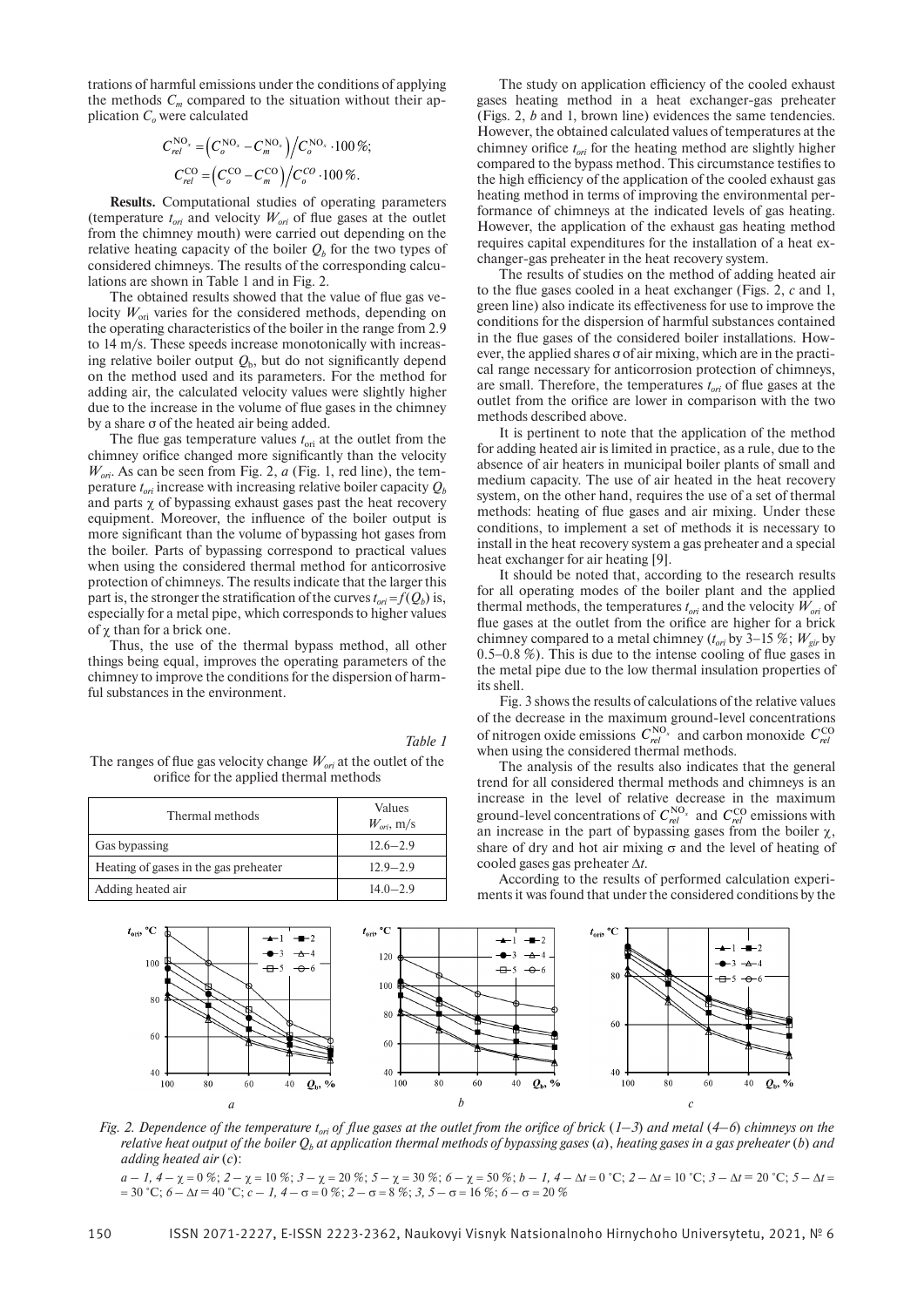

*Fig. 3. Dependence of the relative decrease in the values of the ground-level concentration of nitrogen emissions*  $C_{rel}^{NO_x}$  *and carbon monoxide*  $C_{\text{rel}}^{\text{CO}}$  at the outlet from the orifice of brick  $(1-2)$  and metal  $(3-4)$  chimneys on the relative heat output of the boiler  $Q_b$ *at application thermal methods of bypassing gases* (*a*), *heating gases in a gas preheater* (*b*) *and adding heated air* (*c*):  $a - 1 - \chi = 10\%$ ;  $2 - \chi = 20\%$ ;  $3 - \chi = 30\%$ ;  $4 - \chi = 50\%$ ;  $b - 1 - \Delta t = 10\degree$ C;  $2$ ,  $3 - \Delta t = 20\degree$ C;  $4 - \Delta t = 40\degree$ C;  $c - 1 - \sigma = 8\%$ ;  $2$ ,  $3 - \sigma =$  $= 16\%$ ;  $4 - \sigma = 20\%$ 

values of relative values of decrease in maximum ground-level concentrations of harmful emissions of  $C_{rel}^{NO_x}$  and  $C_{rel}^{CO}$ , depending on the boiler mode, applied method and values of parameters  $\chi$ ,  $\sigma$  and  $\Delta t$  the environmental efficiency of chimneys of boiler plants increases within 3*–*22 % for a brick chimney and by 4*–*32 % in case of using a metal chimney. That is, all other things being equal, metal chimneys are characterized by worsen operating modes relative to the levels of groundlevel concentrations of the investigated harmful emissions in comparison with brick ones. This is due to the deeper cooling of the flue gases in the metal pipe. Therefore, in order to improve the environmental friendliness and reliability of metal chimneys, it is necessary to apply structural improvements to these pipes in terms of thermal insulation of their body, or to increase the values of the parameters  $\chi$ ,  $\sigma$  and  $\Delta t$ .

The nature of the change in  $C_{rel}^{NO_x}$  and  $C_{rel}^{CO}$  is explained by the influence of the absolute values of the calculated masses of emissions of nitrogen oxides *M* NO*x* and carbon monoxide *M*CO on the value of maximum ground-level concentrations of  $C_{m}^{\text{NO}_x}$ and  $C_m^{\text{CO}}$  (1), as well as the difference  $\Delta t$  between the temperature of the exhaust gases at the chimney mouth  $t_{ori}$  and the temperature environment *tamb*. With a decrease in the heat output of the boiler  $Q_b$ , the value of  $M^{NO_x}$  and  $M^{CO}$  of the indicated emissions also decreases. This is due to a decrease in fuel consumption as a result of a decrease in the heat output of the heating system with an increase in the ambient temperature *tamb*.

Regarding the change in the values of  $C_{rel}^{NO_x}$  and  $C_{rel}^{CO}$  with an increase in the ambient temperature  $t_{amb}$  (which corresponds to a decrease in the relative heat output of the boiler  $Q<sub>b</sub>$ ), the gas bypassing method has differences when compared with the other two methods. In the case of applying the methods for drying gases in the gas preheater and adding heated air, a monotonic change in the relative values of the reduction in emissions of nitrogen oxides and carbon monoxide  $C_{rel}^{\text{NO}_x} = f(Q_b)$ ,  $C_{rel}^{CO} = f(Q_b)$  is observed depending on the boiler output  $Q_b$ . Moreover, the maximum value of the reduction of these emissions corresponds to the smallest of the considered values of the boiler output (30 %). Dependences of  $C_{rel}^{NO_x} = f(Q_b)$  and  $C_{rel}^{CO} = f(Q_b)$  at application of the method of flue gas bypassing heat recovery exchangers have different character, namely: values of  $C_{rel}^{NO_x}$  and  $C_{rel}^{CO}$  increase with decrease in boiler output from nominal value  $Q_b = Q_n$  to  $Q_b = 0.6Q_n$ , and then decrease in values of  $C_{rel}^{\text{NO}_x}$  and  $C_{rel}^{\text{CO}}$  with subsequent decrease in boiler output  $Q_b$  is observed. That is, when using the method for bypassing the boiler exhaust gases past the heat recovery exchanger, the considered values of the relative reductions of harmful emissions  $C_{rel}^{NO_x}$  and  $C_{rel}^{CO}$  have maximum values in the area of 60 % of the nominal boiler output. The bypass method differs from the other two methods also in finding the minimum values of  $C_{rel}^{NO_x}$  and  $C_{rel}^{CO}$  depending on  $Q_b$ . Thus, the minimum values of these values correspond to the smallest boiler output (30 %) with the flue gas bypassing method. For the methods for heating flue gases and adding heated air, the maximum values correspond to the nominal boiler output  $Q_n$ . This fact is explained by the fact that when implementing the method of flue gases bypass when the boiler output decreases below  $60\%$  there is a predominant influence on the value of the  $C_{rel}^{\text{NO}_x}$  and  $C_{rel}^{\text{CO}}$  values, reduction of flue gas temperature behind the boiler and hence the difference *t* between the flue gas temperature  $t_{\text{ori}}$  and ambient temperature  $t_{\text{amb}}$ . Under these conditions, the addition of colder bypass gases from the boiler to the flue gases after heat recovery takes place. This difference when applying the flue gas bypass method, starting from the value of relative boiler output of 60 % and further reducing it, decreases significantly more rapidly compared to the other two methods.

Based on the results of computational studies, a comparison was made of the effectiveness of the three considered thermal methods to improve the operating modes of chimneys from the point of view of improving environmental conditions. Analysis of the results shows that these methods under the considered conditions are characterized by different ecological efficiency. The best results in reducing the relative values of  $C_{rel}^{\text{NO}_x}$  and  $C_{rel}^{\text{CO}}$  are shown by the method of heating gases. The indicated values reach almost 32 % for a metal chimney. The second most effective method is the method of adding heated air to the cooled flue gases. The maximum values of  $C_{rel}^{NO_x}$  and  $C_{rel}^{CO}$  at its application are about 26 %. The method for bypassing flue gases from the boiler past the heat recovery equipment is somewhat inferior in efficiency to the method for adding heated air. Values of  $C_{rel}^{NO_x}$  and  $C_{rel}^{CO}$  at bypassing gases do not exceed 24 %.

**Originality.** In the work, for the first time, the application of thermal methods related to the use of a number of methods of heat and humidity treatment of flue gases after heat recovery has been substantiated to improve the environmental performance of chimneys of boiler plants equipped with deep heat recovery systems.

**Practical value.** The practical significance of the results of the work lies in the possibility of their use in the design for boiler plants of new efficient heat recovery systems with deep cooling of flue gases, allowing to increase the efficiency of these installations by 5*–*8 % or higher.

**Conclusions.**

1. The obtained research results have shown the effectiveness for improving the environmental conditions of the application of the considered thermal methods associated with the use of a number of methods of heat and humidity treatment of exhaust gases, using modern heat recovery technologies of boiler plants with deep cooling of flue gases.

2. According to the results of the studies performed, it was found that the proposed thermal methods due to the increase